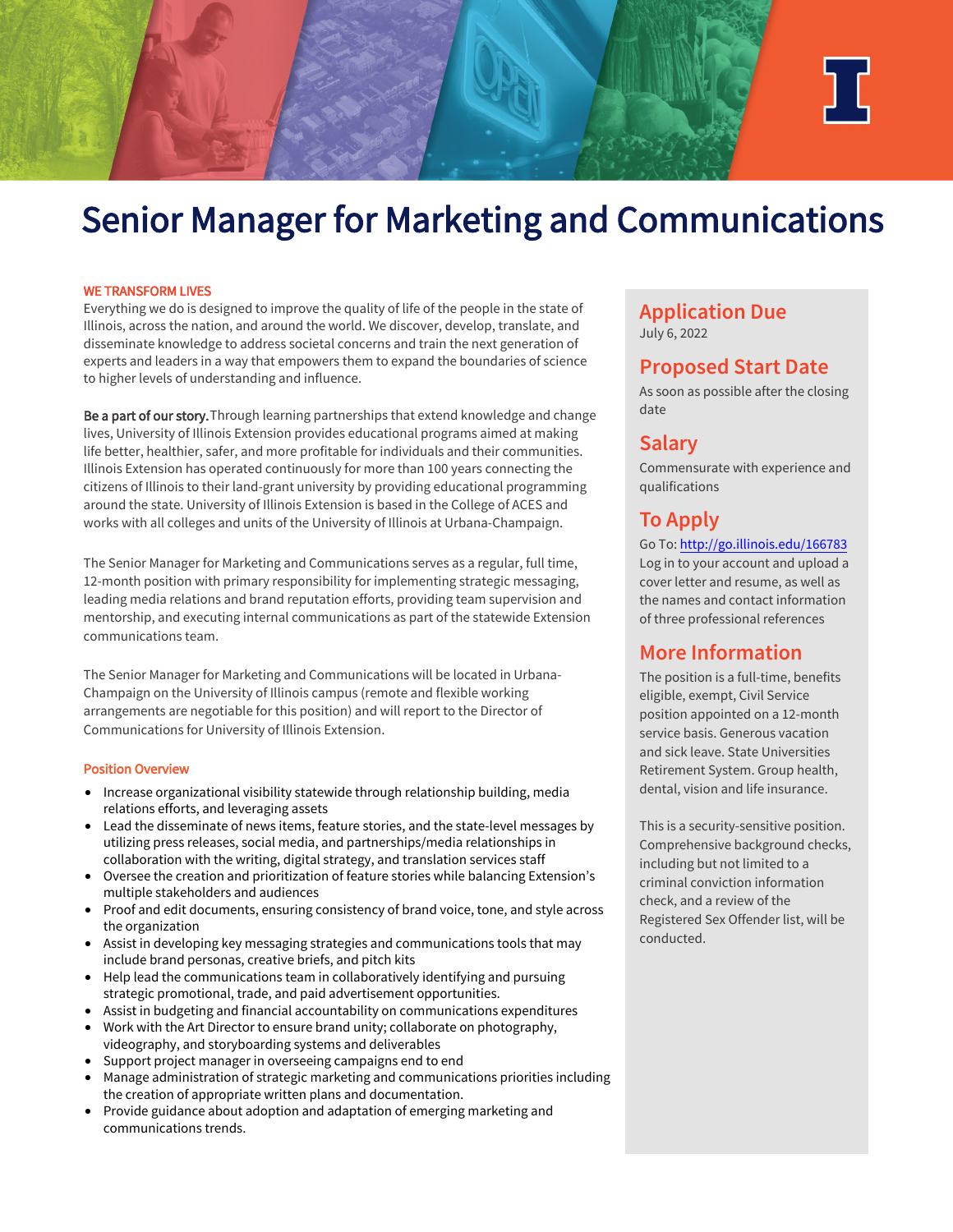- Supervise two media communications coordinators, digital strategist, and translation specialist, extra help staff, and student interns assigned to marketing and communications projects. Conduct performance reviews, provide real-time feedback on project quality and administration, set learning and development goals, and provide supportive and corrective action when needed
- Mentor and provide guidance to other members of the marketing and communications team, fostering collaboration, accountability, and an inclusive work environment
- Collaborate with the Project Manager to keep clients informed and projects on deadline
- Build strong relationships throughout Illinois Extension, the University of Illinois Urbana-Champaign, and with affiliate organizations
- Weekly marketing updates
- Define publicity goals, analyze metrics, and prepare regular, timely marketing campaign reports, including print, digital, and social performance metrics in cooperation with the Digital Strategist; develop appropriate reporting mechanisms to facilitate easy and regular, actionable analysis of tactical performance
- Participate in and prepare marketing and communications training sessions for colleagues throughout the organization
- Comply with all University of Illinois Extension Affirmative Action/Equal Opportunity policies and guidelines; assists Unit staff with data collection for Affirmative Action, Gender, and Targeted reports
- Other duties as assigned

## **Qualifications**

## Required:

- Bachelor's degree in marketing, business administration, communications, public relations, or a closely related field.
- Five years of professional work experience in marketing, public relations, communications, brand management, or a related professional area in a corporate, private or public environment. Demonstrated leadership and team building experience. Demonstrated advertising and brand messaging experience. Project management experience.

## Preferred:

- Master's degree in communications, marketing, education, business administration, design, international relations, public relations, or closely related field. Bachelor's degree in education, design, international relations or closely related field.
- 10+ years of professional experience in marketing, public relations, publicity, or communications or closely related field. Experience working in higher education or public engagement. Supervisory experience.

## Knowledge, Skills, and Abilities:

• Knowledge of purpose and mission of the College of Agricultural, Consumer and Environmental Sciences and University of Illinois Extension and demonstrated knowledge of best practices in accessible marketing and communications is preferred.

## Environmental Demands

To perform the functions of this position, the employee will be required to perform work both within an office and outside in the communities that are served, and must have the capability to travel from one location to the other in a timely fashion. A valid driver's license is preferred. Employee is responsible for securing personal transportation. Some work will be required during evenings and/or weekends. When working, the employee may be exposed to a variety of environmental factors to include, but not limited to, hot or cold weather, exposure to noise and allergens, and uneven ground. In performing the functions of this position, the employee may be subjected to various mental and physical demands as well to include, but not limited to, independently traveling to and

*The University of Illinois conducts criminal background checks on all job candidates upon acceptance of a contingent offer.*Convictions are not a bar to employment. The University of Illinois System requires candidates selected for hire to disclose any documented finding of sexual misconduct or sexual harassment and to authorize inquiries to current and former employers regarding findings of sexual misconduct or sexual harassment. For more information, [visit Policy on Consideration of](https://www.hr.uillinois.edu/cms/One.aspx?portalId=4292&pageId=1411899)  Sexual Misconduct in Prior Employment. The University of

Illinois must also comply with applicable federal export control laws and regulations and, as such, reserves the right to employ restricted party screening procedures for applicants.

As a qualifying federal contractor, the University of Illinois System uses E-Verify to verify employment eligibility.

The University of Illinois is an Equal Opportunity, Affirmative Action employer that recruits and hires qualified candidates without regard to race, color, religion, sex, sexual orientation, gender identity, age, national origin, disability or veteran status. For more information, visit [http://go.illinois.edu/EEO.](http://diversity.illinois.edu/discrimination-and-harrassment-prevention.html)

University of Illinois faculty, staff and students are required to be fully vaccinated against COVID-19. If you are not able to receive the vaccine for medical or religious reasons, you may seek approval for an exemption in accordance with applicable University processes.